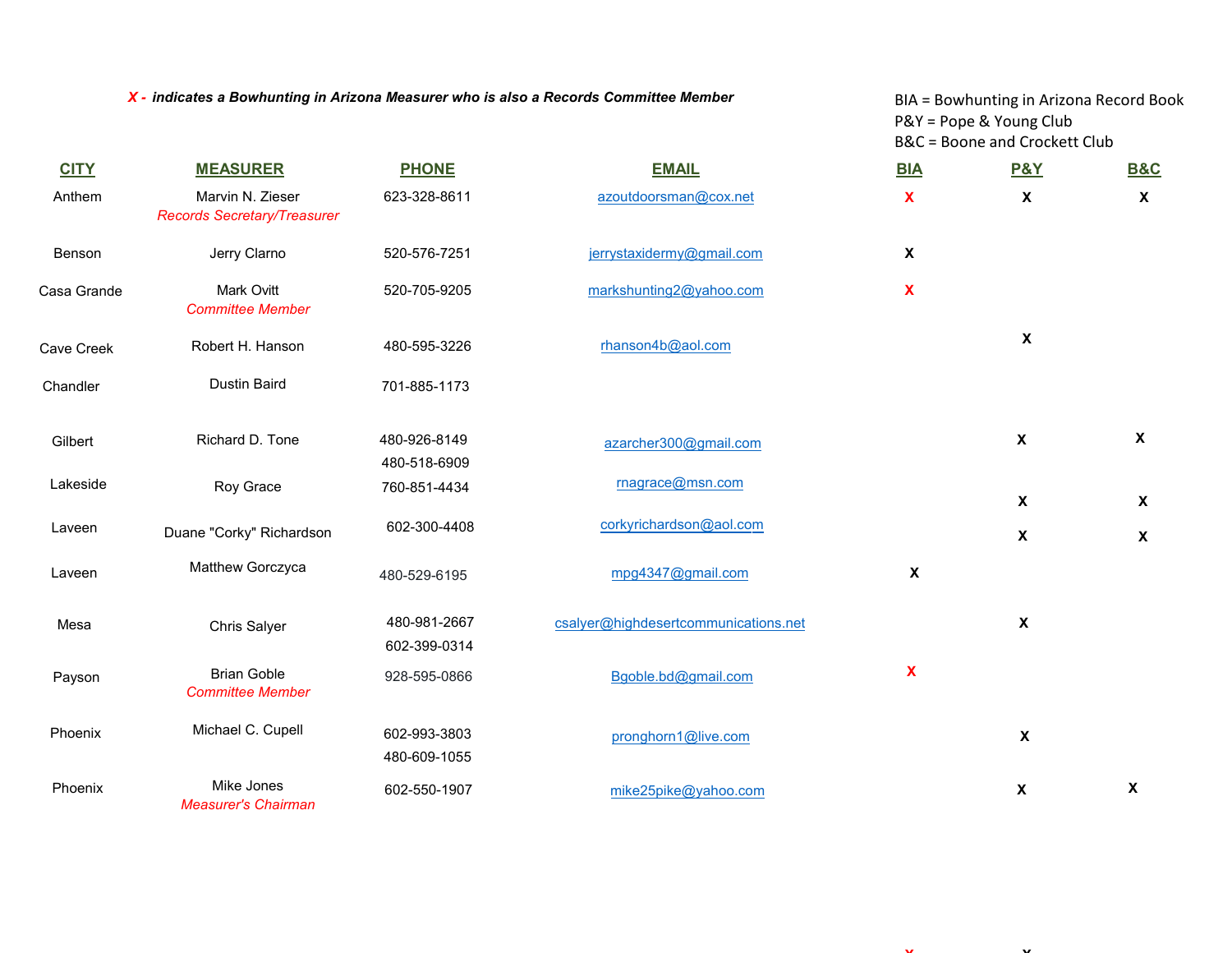| <b>CITY</b> | <b>MEASURER</b>                      | <b>PHONE</b>                 | <b>EMAIL</b>                 | <b>BIA</b>                | <b>P&amp;Y</b>            | <b>B&amp;C</b>            |
|-------------|--------------------------------------|------------------------------|------------------------------|---------------------------|---------------------------|---------------------------|
| Phoenix     | Chris D. Krueger                     | 623-582-0237                 | 65cudafish@gmail.com         |                           | $\pmb{\chi}$              |                           |
| Phoenix     | <b>Brian Rimsza</b><br>Chairman      | 602-509-3729                 | brian.rimsza@hotmail.com     | $\mathbf{x}$              | $\pmb{\chi}$              |                           |
| Phoenix     | John Andrews                         | 602-391-8731                 | john@buypeoriahomes.com      | $\boldsymbol{\mathsf{X}}$ |                           |                           |
| Prescott    | Joe Brick                            | 928-277-0288<br>714-267-9628 | jbrick355@gmail.com          |                           | $\pmb{\chi}$              |                           |
| Prescott    | Ed Fanchin                           | 951-377-5562                 | fanchins@aol.com             |                           | $\pmb{\chi}$              | $\boldsymbol{\mathsf{X}}$ |
| Show Low    | <b>Bryan Yorksmith</b>               | 928-521-2063                 | byorksmith@gmail.com         |                           | $\pmb{\chi}$              |                           |
| Tucson      | <b>Bill Corbin</b>                   | 520-591-9789                 | nibroc07@msn.com             | $\boldsymbol{\mathsf{X}}$ |                           |                           |
| Tucson      | Dave Cruce<br>Secretary              | 520-896-9234                 | dlcruce@gmail.com            | $\mathbf x$               |                           |                           |
| Tucson      | Phillip C. Dalrymple                 | 520-743-1560<br>520-400-6035 | PDalrymple@RandAcpas.com     |                           | $\pmb{\chi}$              | $\mathsf{x}$              |
| Tucson      | Dean Lippert                         | 520-294-2637                 | lipperttaxidermy@hotmail.com | $\boldsymbol{\mathsf{X}}$ |                           |                           |
| Tucson      | Mark Sipe<br><b>Committee Member</b> | 520-429-4963                 | teamsipe@msn.com             | X                         | $\boldsymbol{\mathsf{X}}$ | $\boldsymbol{\mathsf{X}}$ |
| Tucson      | James C. Scott Frank                 | 520-749-9169                 | jimscottxx75@aol.com         |                           | $\pmb{\chi}$              | $\pmb{\chi}$              |
| Tucson      | "Drew" Shipp                         | 520-979-5683                 | psedrew@gmail.com            | $\pmb{\mathsf{X}}$        |                           |                           |
| Yuma        | Larry M. Leake                       | 928-342-5181                 | n <b>a</b>                   |                           | X                         |                           |

Bowhunting in Arizona (BIA) will accept score sheets from its own measurers as well as copies of Pope & Young, and Boone and Crockett score sheets. However, those measurers marked only as BIA measurers can only measure for the BIA Records Program. If you take an animal large enough to qualify for entry to Pope & Young, and wish to enter it in both programs, you are encouraged to choose a measurer that is either a Pope & Young or Boone and Crockett measurer (P&Y will accept score sheets from both their own and B&C measurers).

If you expect your animal to be large enough for entry to Boone and Crockett, you should choose a B&C measurer so that he/she can enter your trophy to all three programs.

Bowhunting in Arizona (BIA) will not accept Fair Chase Affidavits from any other organizations. If you are submitting a copy of a score sheet from either a Pope & Young or Boone and Crockett measurer, you must submit it with both a Bowhunting in Arizona Application and Fair Chase Affidavit forms.